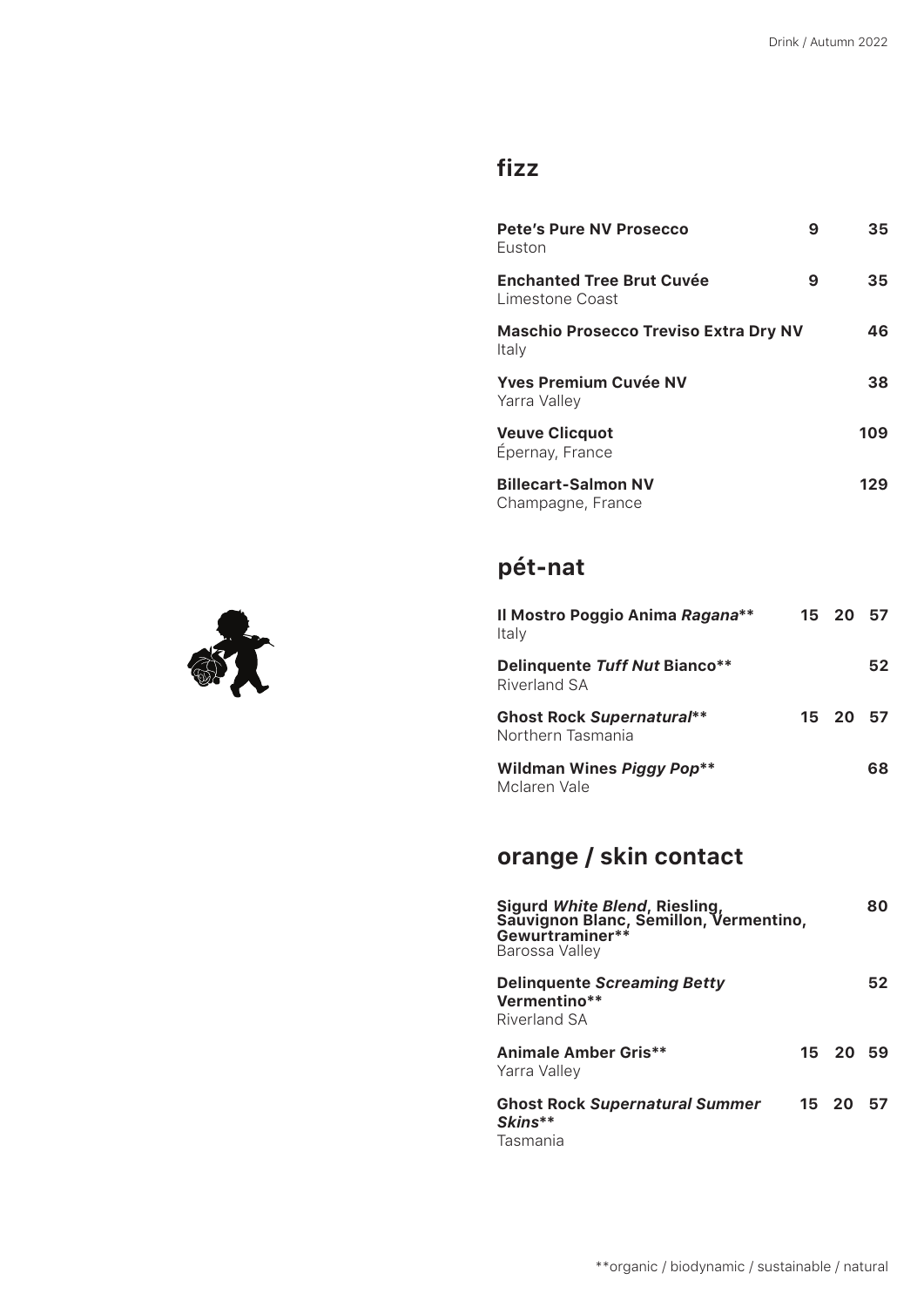### **white**

| <b>Johnny Q Pinot Gris</b><br>Adelaide Hills                                       | 9 |          | 14 38 |  |
|------------------------------------------------------------------------------------|---|----------|-------|--|
| <b>Wise Sea Urchin Sauvignon Blanc</b><br><b>Semillon</b><br>Margaret River        | 9 |          | 14 38 |  |
| <b>Cullen Mangan Vineyard</b><br><b>Sauvignon Blanc Semillon</b><br>Margaret River |   |          | 51    |  |
| <b>Shaw + Smith Sauvignon Blanc**</b><br><b>Adelaide Hills</b>                     |   |          | 53    |  |
| <b>Babich Sauvignon Blanc</b><br>Marlborough, New Zealand                          |   | 10 15 42 |       |  |
| <b>Earthworks Riesling (vegan)</b><br>Eden Valley                                  |   | 9 14 38  |       |  |
| <b>Wise Sea Urchin Chardonnay</b><br>Margaret River                                |   | 9 14 38  |       |  |
| <b>Robert Mondavi Chardonnay</b><br>Nappa Valley                                   |   |          | 79    |  |
| <b>Warramate Chardonnay</b><br>Yarra Valley                                        |   |          | 49    |  |
| <b>Hahndorf Hill GRU Gruner Veltliner**</b><br><b>Adelaide Hills</b>               |   |          |       |  |
| Mollydooker Summer of '69 Verdelho**<br>McLaren Vale                               |   |          |       |  |

### **pink**

| <b>Marquis de Pennautier</b><br>Languedoc-Roussillon, France |          | 10 15 42 |  |
|--------------------------------------------------------------|----------|----------|--|
| Cape Jaffa<br>Mount Benson                                   | 10 15 42 |          |  |

# wed-day

\$15.00 JUGS 17.00-22.00

TIGER + MONTEITH'S CIDER

# thurs-fri

JACKPOT JOKER THURSDAYS drawn at 20.00

PHILTER FRIDAYS \$20.00 xpa jugs 16.00-19.00

# fri-sat

gin bar MARMALADE upstairs

17.00-late fri/sat

## sat-sun

\$16.00 beer jugs

Rotating beer specials See staff for inclusions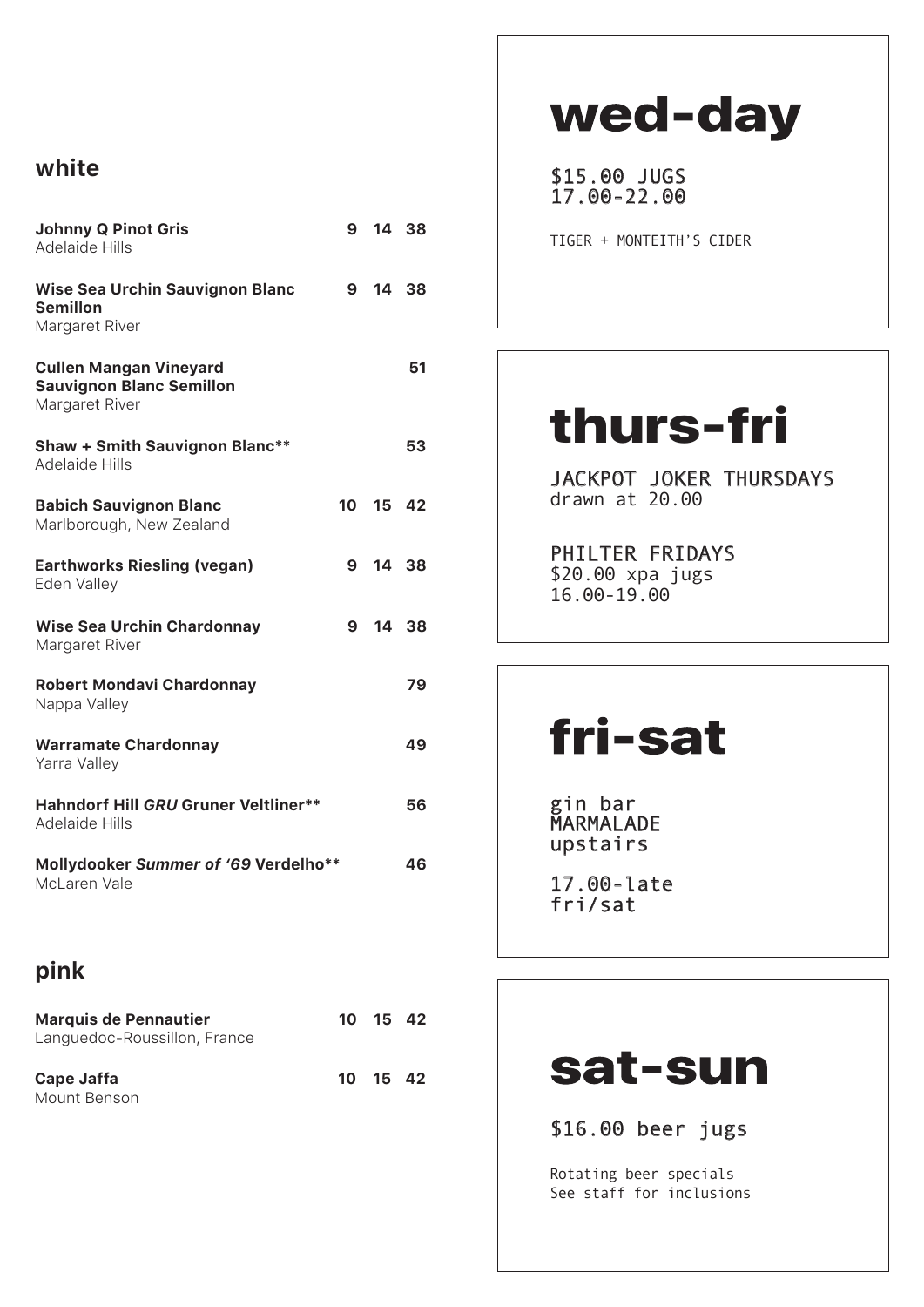# mon-fri

#### \$10-16.00 FEEDS 12.00 ONWARDS

\$10 SML PIZZA / \$16 FEED Mon: Lrg Pizza Tues: Chicken Parmi Wed: Fish 'n' Chips Thurs: Steak'n'Chips Fri: Burgers

# mon-fri

HAPPY HOUR \$6.00 DRINKS 16.00-18.00

MONTEITH'S / COOPER'S RANGE HOUSE WINES

# monday

CHILLI CHEESE<br>PIZZA CHALLENGE 12.00-22.00

Do you dare? See staff for details.

# tuesday

#### **ASKJEEVES TRIVIA 19.30 ONWARDS**

Prize to be won! + drink specials Bookings + walk-ins welcome

### **red**

| <b>Pete's Pure Pinot Noir</b><br>Euston                                    | 9  |          | 14 38 |
|----------------------------------------------------------------------------|----|----------|-------|
| <b>Nomad's Garden Pinot Noir**</b><br>Alpine Valley                        |    |          | 46    |
| <b>Pressing Matters Pinot Noir</b><br>Coal River Valley                    |    |          | 99    |
| <b>Gemtree Cinnarbar GSM**</b><br>McLaren Vale                             |    | 12 18    | 51    |
| Whistler Stacks On GSM 2018**<br>Barossa Valley                            |    |          | 59    |
| <b>Domaine Clarendon Old Vines</b><br>Grenache 2015<br>Clarendon           |    |          | 68    |
| <b>LS Merchants The Red Blend**</b><br>Margaret River                      |    |          | 57    |
| Poggio Anima Toscana Sangiovese**<br>Toscana, Italy                        |    | 10 15 42 |       |
| <b>Domaine Clarendon Syrah 2013</b><br>Clarendon                           |    |          | 73    |
| Little Reddie Nebbiolo Refosco**<br>Bendigo                                |    |          | 57    |
| <b>Charles Smith Velvet Devil Merlot</b><br>Washington State, USA          |    |          | 44    |
| <b>Wise Sea Urchin Cabernet Merlot</b><br>Margaret River                   | 9  |          | 14 38 |
| <b>LS Merchants Hoi Polloi Red Blend**</b><br>Margaret River               |    |          | 55    |
| Mollydooker Two Left Feet Shiraz<br><b>Merlot Cabernet</b><br>McLaren Vale |    |          | 56    |
| <b>Wise Shiraz</b><br>Margaret River                                       | 9  |          | 14 38 |
| <b>Kaeslar Stonehorse Shiraz</b><br>Barossa Valley                         | 12 | 18.      | 51    |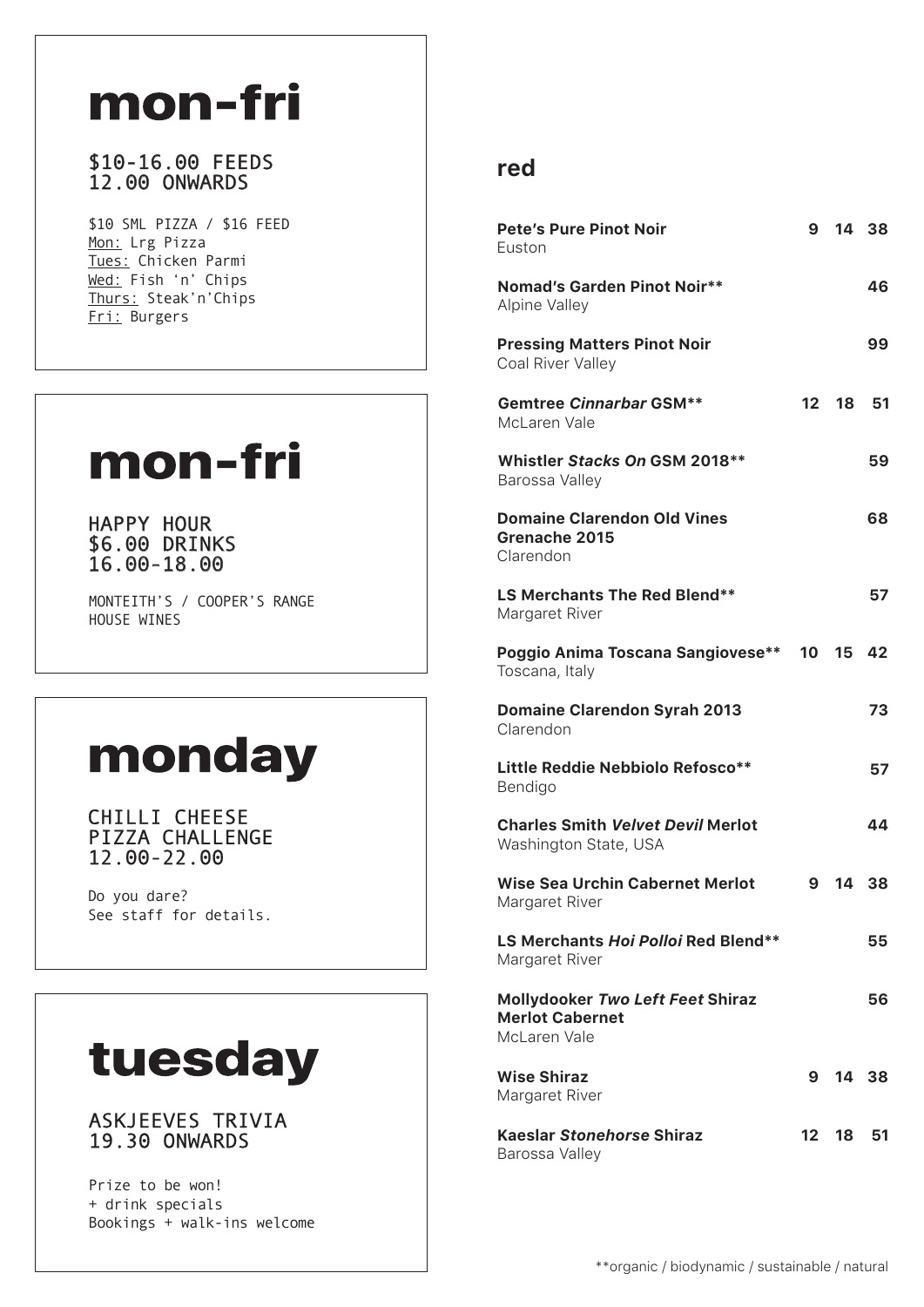### **red**

| Robert Mondavi Cabernet Sauvignon                                               |   | 138      | <b>Rose in Bloom</b>                                                                                                                             | 18 |
|---------------------------------------------------------------------------------|---|----------|--------------------------------------------------------------------------------------------------------------------------------------------------|----|
| Nappa Valley                                                                    |   |          | Bloom London Dry Gin, rosé wine,<br>chamomile syrup, grapefruit juice, with                                                                      |    |
| <b>Rymill The Dark Horse Cabernet</b><br>Sauvignon<br>Coonawarra                |   | 11 17 46 | strawberries and a salted rim.                                                                                                                   |    |
|                                                                                 |   |          | <b>Wise Bison</b>                                                                                                                                | 20 |
| <b>Cullen Mangan Vineyard Red Moon**</b><br>Margaret River                      |   | 58       | Żubrówka Bison Grass Vodka, Green<br>Chartreuse, earl grey and clove syrup, lime<br>juice, apple juice, and egg white, with a                    |    |
| <b>Yalumba The Signature Cabernet</b><br><b>Sauvignon (vegan)</b><br>Coonawarra |   | 96       | twist of lime.                                                                                                                                   |    |
|                                                                                 |   |          | <b>Messy Jessie</b>                                                                                                                              | 19 |
| Wirra Wirra Amator Shiraz Cabernet<br><b>Sauvignon 2018</b><br>McLaren Vale     |   | 69       | El Jimador Reposado, the Mac Liqueur,<br>Aztec Chocolate Bitters, with lime, raw<br>sugar, and mango-passionfruit puree.                         |    |
| <b>Barossa Boy Double Trouble</b><br><b>Shiraz Cabernet</b>                     |   | 56       | <b>Scruffy Two-Step</b>                                                                                                                          | 20 |
| Barossa Valley                                                                  |   |          | Sortilège Maple Infused Whisky,<br>Crème de Cacao a la Vanille, Cherry<br>Heering, Black Walnut Bitters,<br>cinnamon syrup, lemon juice, and egg |    |
| dessert / fortified / port                                                      |   |          | white.                                                                                                                                           |    |
| 45ml / 90ml glasses                                                             |   |          | <b>Corpse Reviver No.1</b>                                                                                                                       | 21 |
| <b>Campbells Rutherglen Topaque</b><br>Rutherglen                               | 8 | - 14     | Hennessey Cognac, Pierre Huet Calvados,<br>and Carpano Antica Formula, with a twist of<br>orange.                                                |    |
| Valdespino Pedro Ximenez Yellow<br>Label                                        | 6 | 10       | <b>Zachary Daiquiri</b>                                                                                                                          | 19 |
| Jerez, Spain                                                                    |   |          | Brix Spiced Rum, Luxardo Maraschino<br>Liqueur, Grapefruit Bitters, lime juice,                                                                  |    |
| <b>Fonseca Bin 27</b><br>Porto, Portugal                                        | 8 | 15       | grapefruit juice, simple syrup, and a<br>flamed grapefruit zest.                                                                                 |    |
|                                                                                 |   |          | <b>Key Lime Sour</b>                                                                                                                             | 19 |
| non-alcoholic                                                                   |   |          | 1800 Coconut Tequila, Joseph Cartron<br>Apricot Brandy, agave syrup, lime<br>juice, pineapple juice, and a roasted                               |    |
| Sobah 0% Finger Lime Cerveza / Lemon<br>Aspen Pilsner                           |   | 9        | coconut rim.                                                                                                                                     |    |
| Heaps Normal Non-alcoholic XPA                                                  |   | 10       | <b>Bloody Rose Mary</b>                                                                                                                          | 18 |
|                                                                                 |   |          | Ketel One Vodka, McClure's pickle                                                                                                                |    |

## **signature cocktails**

mix, tomato juice, lemon juice,

and spices.

worcestershire sauce, Tabasco, celery,

**18**

**19**

**Bundaberg** Ginger Beer **4.5**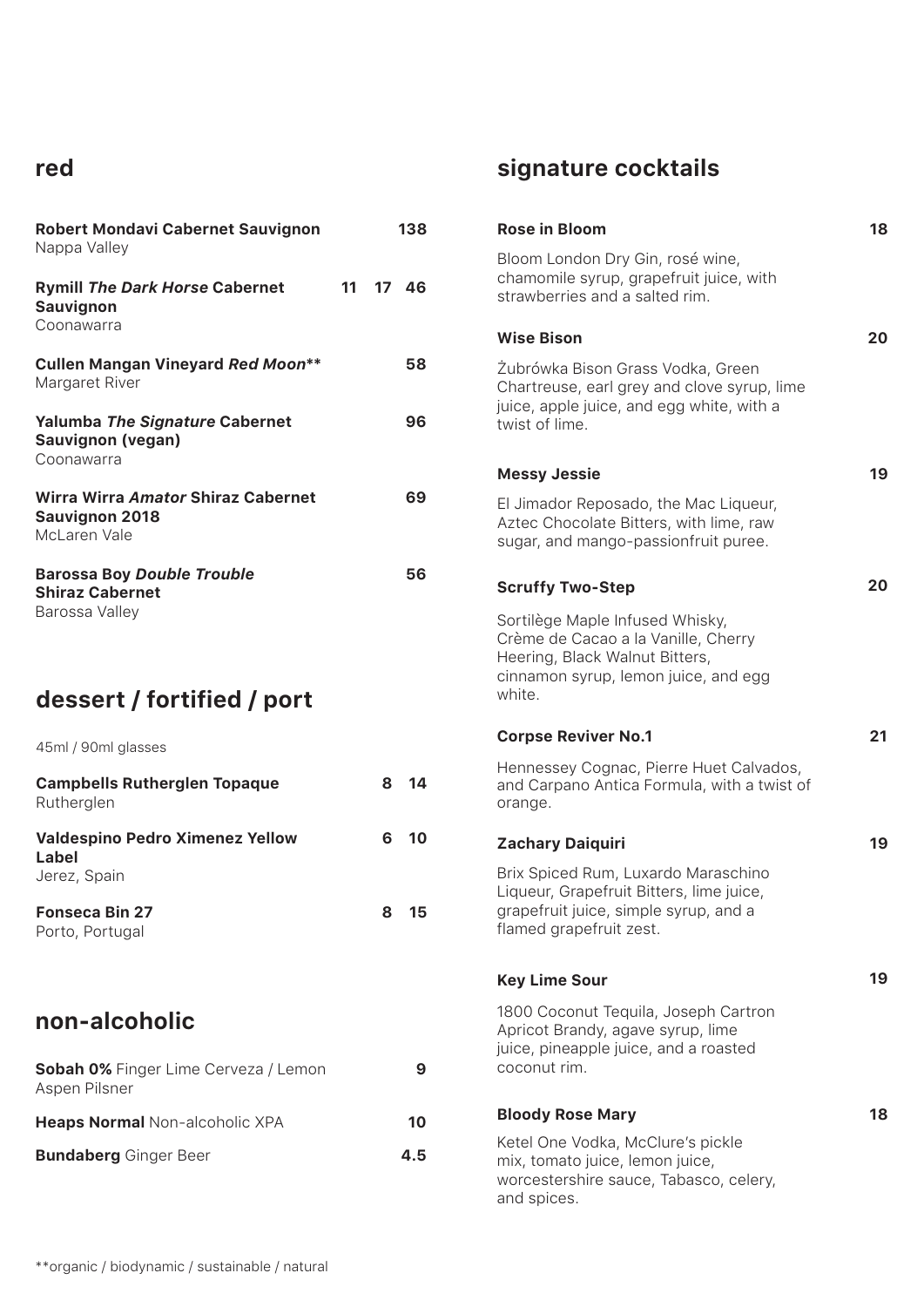### **spritz**

### **Aperol** 18 Aperol, prosecco, Fever Tree soda, fresh orange **Campari** 18 Campari, prosecco, Fever Tree soda, fresh orange **Mandrake** 18 Mandrake Gin, Prosecco, Fever Tree Soda, lime juice, fresh cucumber and mint. **Sloe gin** 18 Plymouth Sloe Gin, Massenez Crème de Myrtille, Prosecco, Fever Tree Soda, and blueberries. **Limoncello** 17Massenez Limoncello, Prosecco, Fever Tree Soda, lemon juice, and fresh lemon. Grapefuit 18 Bloom London Dry Gin, Prosecco, Fever Tree Soda, and fresh grapefruit. sunday COCKTAIL HOUR(S) 15.00-19.00  $$14 -$ aperol/campari spritz  $$15 -$ margarita/caipiroskas gin bar MARMALADE upstairs 17.00-late fri-sat whisky bar **ROSEBUD** downstairs 17.00-late thurs-sun

### **reserve wines**

| <b>Balgownie Estate Shiraz 2002</b><br>Bendigo                                                                                                                                                                                                  | 120 |
|-------------------------------------------------------------------------------------------------------------------------------------------------------------------------------------------------------------------------------------------------|-----|
| A complex aroma of spice,<br>blackcurrant, blood plums, cloves,<br>aniseed, and a touch of vanilla<br>oak. The palate has softened and<br>developed to produce a classic<br>mature wine with soft tannins and<br>great length.                  |     |
| <b>Seppelt Mount Ida Heathcote</b><br><b>Shiraz 2003</b><br>Heathcote                                                                                                                                                                           | 105 |
| The nose shows intense dark berry,<br>bramble, spice and prune characters<br>supported by liquorice oak notes. The<br>rich, full, warming palate shows spice<br>and berry flavours, elegantly rounded<br>tannins, and a long, lingering finish. |     |
| <b>Jim Barry XI Cabernet Sauvignon</b><br>2010<br>Clare Valley                                                                                                                                                                                  | 97  |
| Early notes of aromatic rum 'n' raisin<br>ending with a dark chocolate, cocoa<br>bean palate. Chewy, succulent<br>tannins - not as angular as expected.<br>Generous mid-palate, fleshy, juicy.<br>Balanced, with less noticeable oak.           |     |
| <b>Bleasdale Powder Monkey Shiraz</b><br>2013<br>Longhorne Creek                                                                                                                                                                                | 112 |
| Pure crimson, an intense and<br>powerful wine, the accent is on<br>dense blackberry, liquorice and bitter<br>chocolate, with savoury tannins<br>running through the length of the<br>palate.                                                    |     |
| <b>Yalumba Single Site Shiraz</b><br>2006<br>Barossa Valley                                                                                                                                                                                     | 119 |
| Poised and precise, with fine acidity,<br>fine-grained tannin, and a savoury<br>edge to the fruit that is completely<br>alluring; elegance and power,                                                                                           |     |

seamlessly combined.